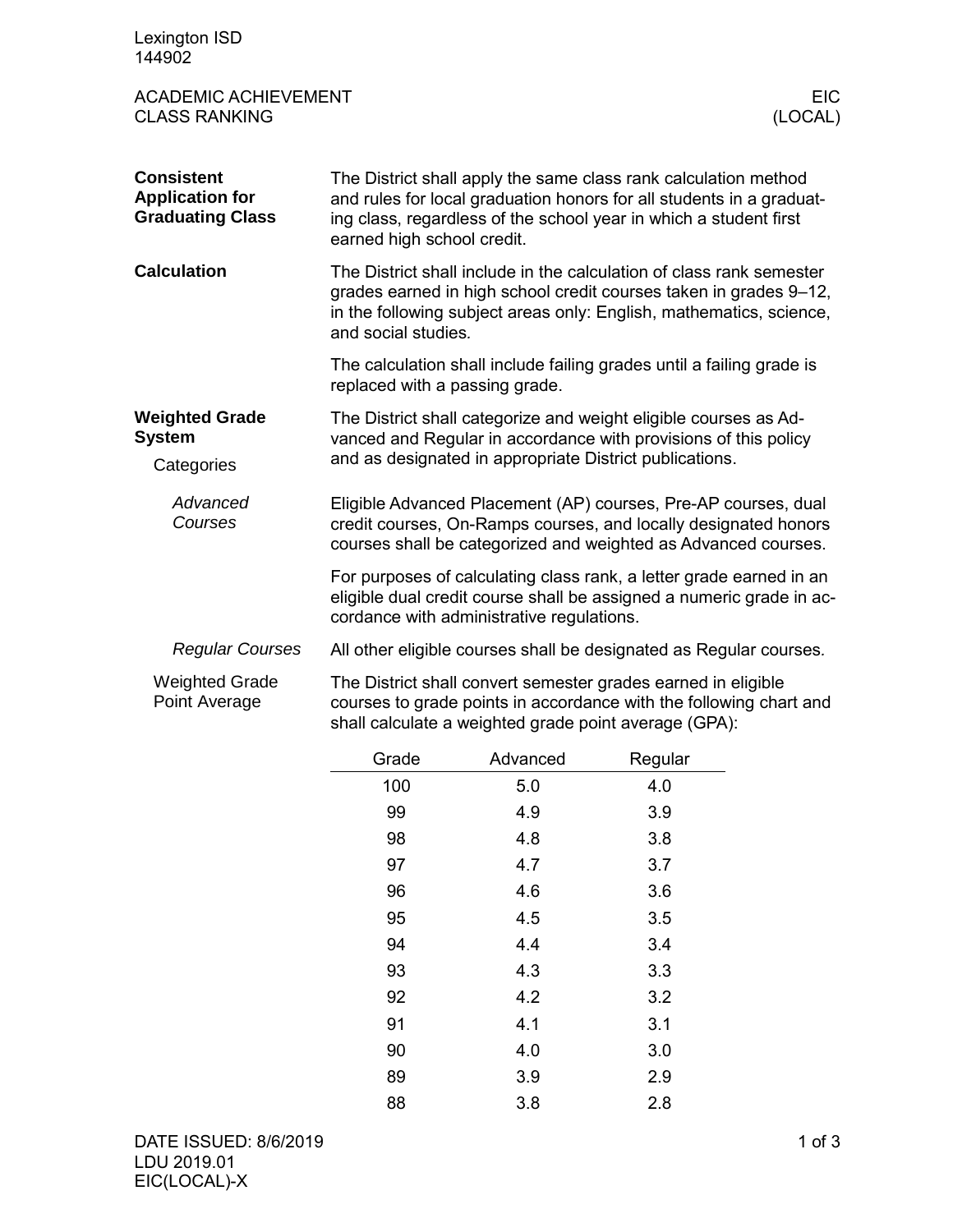## ACADEMIC ACHIEVEMENT EIC CLASS RANKING (LOCAL)

| Grade    | Advanced | Regular |
|----------|----------|---------|
| 87       | 3.7      | 2.7     |
| 86       | 3.6      | 2.6     |
| 85       | 3.5      | 2.5     |
| 84       | 3.4      | 2.4     |
| 83       | 3.3      | 2.3     |
| 82       | 3.2      | 2.2     |
| 81       | 3.1      | 2.1     |
| 80       | 3.0      | 2.0     |
| 79       | 2.9      | 1.9     |
| 78       | 2.8      | 1.8     |
| 77       | 2.7      | 1.7     |
| 76       | 2.6      | 1.6     |
| 75       | 2.5      | 1.5     |
| 74       | 2.4      | 1.4     |
| 73       | 2.3      | 1.3     |
| 72       | 2.2      | 1.2     |
| 71       | 2.1      | 1.1     |
| 70       | 2.0      | 1.0     |
| Below 70 | 0        | 0       |

When a student transfers semester grades for courses that would be eligible under the Regular category and the District has accepted the credit, the District shall include the grades in the calculation of class rank. Transferred Grades

> When a student transfers grades for courses that would be eligible to receive additional weight under the District's weighted grade system, the District shall assign weight to those grades based on the categories and grade weight system used by the District, if the same course is offered to the same class of students in the District.

For purposes of calculating class rank, a transferred letter grade earned in an eligible course shall be assigned a numeric grade in accordance with administrative regulations.

For the purpose of determining honors to be conferred during graduation activities, the District shall calculate class rank using grades available at the time of calculation, at the end of the spring semester of the senior year. **Local Graduation Honors**